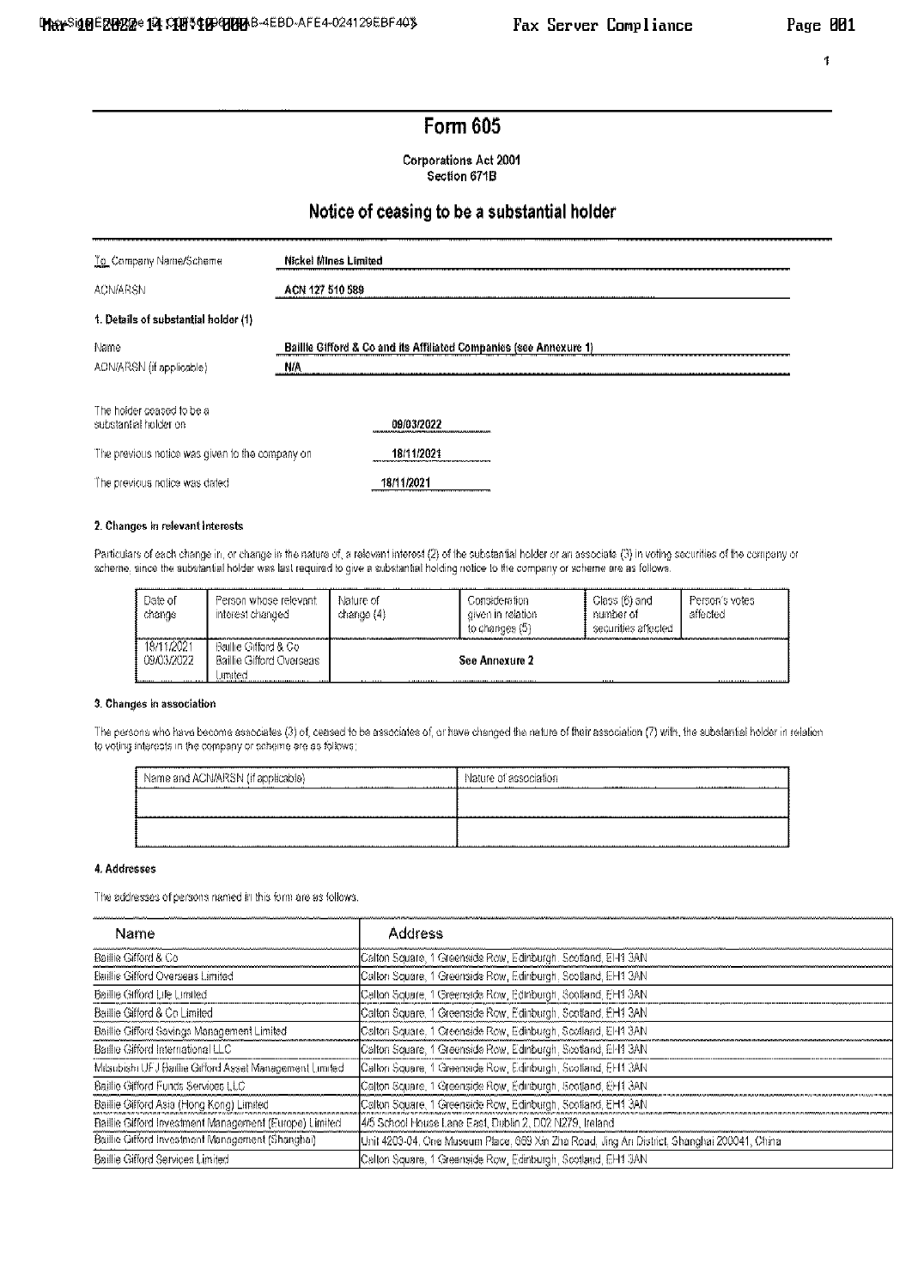arrangement; and

 $(b)$ 

 $(5)$ 

 $\overline{2}$ 

|                    | Baillie Gifford IT Services (Poland) sp. z o o. |                                                                              | Generation Park Z, ul. Towarowa 28, 00-839 Warsaw, Poland.                                                                                                                                                                                                                                                                                                                                                                                                                                             |  |  |
|--------------------|-------------------------------------------------|------------------------------------------------------------------------------|--------------------------------------------------------------------------------------------------------------------------------------------------------------------------------------------------------------------------------------------------------------------------------------------------------------------------------------------------------------------------------------------------------------------------------------------------------------------------------------------------------|--|--|
| (Shanghar) Limited |                                                 | Baillie Gifford Overseas Investment Fund Management                          | Unit 4203-04, One Museum Place, 669 Xin Zha Road, Jing An District, Shanghai 200041, China.                                                                                                                                                                                                                                                                                                                                                                                                            |  |  |
| Signature          |                                                 |                                                                              |                                                                                                                                                                                                                                                                                                                                                                                                                                                                                                        |  |  |
|                    |                                                 | Grant Meikle<br>print name                                                   | Compliance Manager<br>capacity                                                                                                                                                                                                                                                                                                                                                                                                                                                                         |  |  |
|                    |                                                 | Den Linguest by<br>sign here                                                 | 10/03/2022<br>dale                                                                                                                                                                                                                                                                                                                                                                                                                                                                                     |  |  |
| (1)                |                                                 | is clearly set out in paragraph 4 of the form.                               | <b>DIRECTIONS</b><br>If there are a number of substantial holders with similar or related relevant interests (eq a corporation and its related corporations, or the manager and<br>trustee of an equity trust), the names could be included in an annexure to the form. If the relevant interests of a group of persons are essentially similar,<br>they may be referred to throughout the form as a specifically named group if the membership of each group, with the names and addresses of members |  |  |
| $\{2\}$            |                                                 |                                                                              | See the definition of frelevant interest" in sections 608 and 6718(7) of the Corporations Act 2001.                                                                                                                                                                                                                                                                                                                                                                                                    |  |  |
| (3)                |                                                 | See the definition of "associate" in section 9 of the Corporations Act 2001. |                                                                                                                                                                                                                                                                                                                                                                                                                                                                                                        |  |  |
| (4)                | Include details of:                             |                                                                              |                                                                                                                                                                                                                                                                                                                                                                                                                                                                                                        |  |  |
|                    | (a)                                             |                                                                              | any relevant agreement or other circumstances because of which the change in relevant interest occurred. If subsection 671B(4) applies, a<br>copy of any document setting out the terms of any relevant agreement, and a statement by the person giving full and accurate details of any                                                                                                                                                                                                               |  |  |

contract, scheme or arrangement, must accompany this form, together with a written statement certifying this contract, scheme or

any qualification of the power of a person to exercise, control the exercise of, or influence the exercise of, the voting powers or disposal of

the securities to which the relevant interest relates (indicating clearly the particular securities to which the qualification applies).

Details of the consideration must include any and all benefits, money and other, that any person from whom a relevant interest was acquired has, or may,

become entitled to receive in relation to that acquisition. Details must be included even if the benefit is conditional on the happening or not of a contingency. Details must be included of any benefit paid on behalf of the substantial holder or its associate in relation to the acquisitions, even if they

- The voting shares of a company constitute one class unless divided into separate classes.  $(6)$
- Give details, if appropriate, of the present association and any change in that association since the last substantial holding notice.  $(7)$

See the definition of "relevant agreement" in section 9 of the Corporations Act 2001.

are not paid directly to the person from whom the relevant interest was acquired.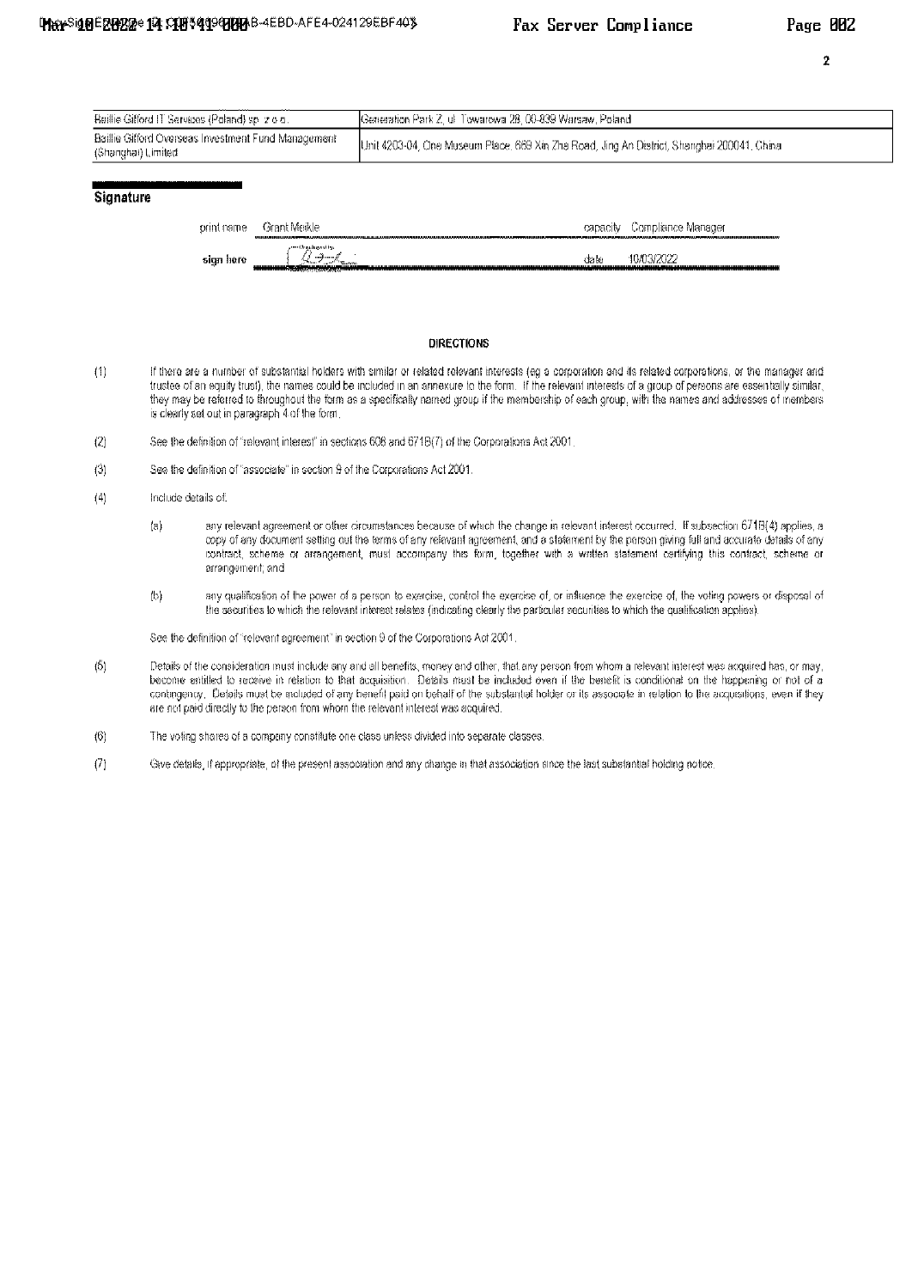## Annexure 1 Nickel Mines Limited - ACN 127 510 589

## Details of substantial holder

Baillie Gifford & Co is the parent undertaking of an investment management group based in Edinburgh, Scotland. Baillie Gifford & Co is a partnership founded under Scottish Law and is registered with the Financial Conduct Authority in the UK. Baillie Gifford Overseas Limited is a wholly-owned subsidiary of Baillie Gifford & Co.

We act as discretionary fund managers on behalf of, mainly, institutional clients under the umbrella of Baillie Gifford Overseas Limited for our clients based outside the<br>UK and Baillie Gifford & Co for our clients in the

More details can be found at our website www.bailliegifford.com.

The following companies are Affiliated Companies of Baillie Gifford & Co.

| Subsidiary                                               | Control |
|----------------------------------------------------------|---------|
| Baillie Gifford Overseas Ltd                             | 100%    |
| Baillie Gifford Life Limited                             | 100%    |
| Baillie Gifford & Co Limited                             | 100%    |
| Baillie Gifford Savings Management Limited               | 100%    |
| Baillie Gifford International LLC                        | 100%    |
| Mitsubishi UFJ Baillie Gifford Asset Management Limited  | 49%     |
| Baillie Gifford Asia (Hong Kong) Limited                 | 100%    |
| Baillie Gifford Funds Services LLC                       | 100%    |
| Baillie Gifford Investment Management (Europe) Limited   | 100%    |
| Baillie Gifford Investment Management (Shanghai) Limited | 100%    |
| Baillie Gifford Services Limited                         | 100%    |
| Baillie Gifford IT Services (Poland) sp. 2 o.o.          | 100%    |
| Baillie Gifford Overseas Investment Fund Management      | 100%    |
| (Shanghai) Limited                                       |         |

This is annexure 1 of 1 page referred to in Form 605 - Notice of ceasing to be a substantial holder

### Signature

| print name | Grant Meikie                                                                                                      | capacity | Compliance Manager |
|------------|-------------------------------------------------------------------------------------------------------------------|----------|--------------------|
| sign here  | committee constitutional lists<br>me process<br><b>Continued by American</b><br>manusculumud1254420882000600ammuu | date     | 10/03/2022         |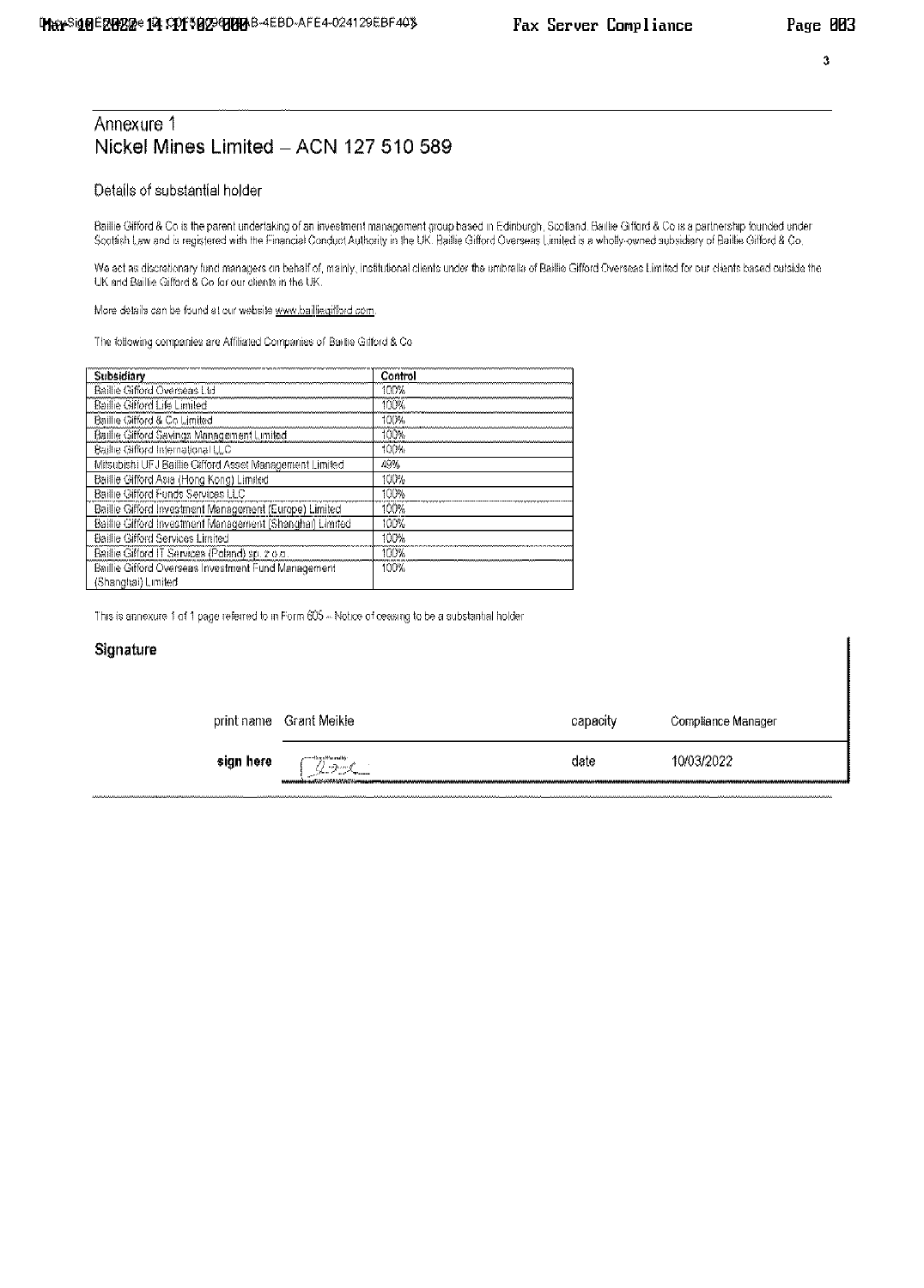$\ddot{\phantom{1}}$ 

# Annexure 2 Nickel Mines Limited - ACN 127 510 589

| Date of change: | Person whose<br>relevant<br>interest<br>changed | Nature of<br>change      | Considerations<br>qiven in<br>relation to<br>change (GBP) | Number of<br>securities<br>affected | :Person's votes affectedੁ                              |
|-----------------|-------------------------------------------------|--------------------------|-----------------------------------------------------------|-------------------------------------|--------------------------------------------------------|
| 29/11/2021      | <b>Baillie Gifford</b><br>Overseas<br>Limited   | Sale                     | $-54.393$                                                 | $-74,851$                           | <b>HSBC Custody</b><br>Nominees (Australia)<br>Limited |
| 16/12/2021      | <b>Baillie Gifford</b><br>Overseas<br>Limited   | Securities<br>Introduced | 296,877                                                   | 406,722                             | JP Morgan Nominees<br>Australia Ltd                    |
| 17/12/2021      | <b>Baillie Gifford</b><br>& Co                  | Purchase                 | 1,823,562                                                 | 2,478,966                           | <b>HSBC Custody</b><br>Nominees (Australia)<br>Limited |
| 17/12/2021      | <b>Baillie Gifford</b><br>Overseas<br>Limited   | Purchase                 | 11.973                                                    | 16,276                              | <b>HSBC Custody</b><br>Nominees (Australia)<br>Limited |
| 21/12/2021      | <b>Baillie Gifford</b><br>Overseas<br>Limited   | Purchase                 | 1,372,005                                                 | 1,916,378                           | JP Morgan Nominees<br>Australia Ltd                    |
| 21/12/2021      | <b>Baillie Gifford</b><br>Overseas<br>Limited   | Purchase                 | 57,739                                                    | 80,648                              | <b>JP Morgan Nominees</b><br>Australia Ltd             |
| 23/12/2021      | <b>Baillie Gifford</b><br>Overseas<br>Limited   | Sale                     | $-1.008,553$                                              | $-1,323,798$                        | <b>HSBC Custody</b><br>Nominees (Australia)<br>Limited |
| 06/01/2022      | <b>Baillie Gifford</b><br>Overseas<br>Limited   | Sale                     | $-30,559$                                                 | $-39,842$                           | <b>HSBC Custody</b><br>Nominees (Australia)<br>Limited |
| 11/01/2022      | <b>Baillie Gifford</b><br>Overseas<br>Limited   | Sale                     | $-6,572$                                                  | $-8,549$                            | JP Morgan Nominees<br>Australia Ltd                    |
| 14/01/2022      | <b>Baillie Gifford</b><br>Overseas<br>Limited   | Purchase                 | 24,381                                                    | 28,458                              | <b>HSBC Custody</b><br>Nominees (Australia)<br>Limited |
| 19/01/2022      | <b>Baillie Gifford</b><br>Overseas<br>Limited   | Sale                     | $-8.462$                                                  | $-9,984$                            | <b>HSBC Custody</b><br>Nominees (Australia)<br>Limited |
| 31/01/2022      | <b>Baillie Gifford</b><br>Overseas<br>Limited   | Sale                     | $-309,699$                                                | $-415,011$                          | <b>JP Morgan Nominees</b><br>Australia Ltd             |
| 31/01/2022      | <b>Baillie Gifford</b><br>Overseas<br>Limited   | Sale                     | $-9,988$                                                  | $-13,396$                           | JP Morgan Nominees<br>Australia Ltd                    |
| 31/01/2022      | <b>Baillie Gifford</b><br>Overseas<br>Limited   | Sale                     | $-203.056$                                                | $-272,066$                          | <b>HSBC Custody</b><br>Nominees (Australia)<br>Limited |
| 02/02/2022      | <b>Baillie Gifford</b><br>Overseas<br>Limited   | Purchase                 | 13 4 44                                                   | 17,412                              | <b>HSBC Custody</b><br>Nominees (Australia)<br>Limited |
| 14/02/2022      | <b>Baillie Gifford</b><br>8 Co                  | Sale                     | $-1,115,899$                                              | $-1,512,791$                        | <b>HSBC Custody</b><br>Nominees (Australia)<br>Limited |
| 15/02/2022      | <b>Baillie Gifford</b><br>8 Co                  | Sale                     | $-480,436$                                                | $-667,552$                          | <b>HSBC Custody</b><br>Nominees (Australia)<br>Limited |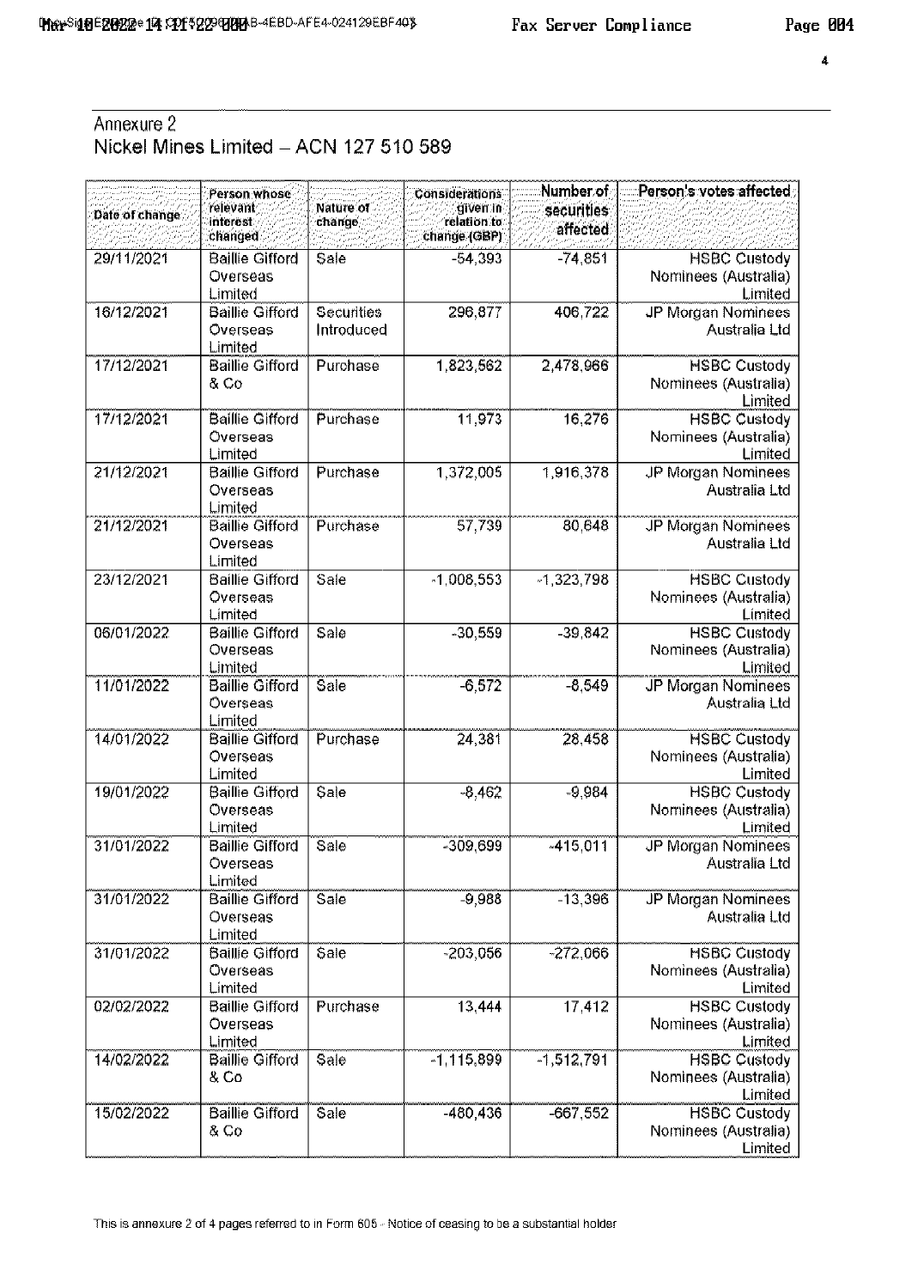$\overline{\mathbf{s}}$ 

|                | Person whose                       |                     | <b>Considerations</b>                   | Number of              | Person's votes affected:                    |
|----------------|------------------------------------|---------------------|-----------------------------------------|------------------------|---------------------------------------------|
| Date of change | relevant<br>interest.<br>changed   | Nature of<br>change | given in<br>relation to<br>change (GBP) | securities<br>affected |                                             |
| 22/02/2022     | <b>Baillie Gifford</b>             | Purchase            | 3,338,035                               | 4,729,607              | <b>HSBC Custody</b>                         |
|                | Overseas<br>Limited                |                     |                                         |                        | Nominees (Australia)<br>Limited             |
| 23/02/2022     | <b>Baillie Gifford</b>             | Purchase            | 1437.894                                | 1,881,738              | <b>HSBC Custody</b>                         |
|                | Overseas<br>Limited                |                     |                                         |                        | Nominees (Australia)<br>Limited             |
| 24/02/2022     | <b>Baillie Gifford</b><br>Overseas | Purchase            | 291.911                                 | 383,117                | <b>HSBC Custody</b><br>Nominees (Australia) |
|                | Limited                            |                     |                                         |                        | Limited                                     |
| 24/02/2022     | <b>Baillie Gifford</b>             | Purchase            | 2,610,607                               | 3,408,717              | <b>HSBC Custody</b>                         |
|                | Overseas<br>Limited                |                     |                                         |                        | Nominees (Australia)<br>Limited             |
| 24/02/2022     | <b>Baillie Gifford</b>             | Sale                | $-802.062$                              | $-1,050,340$           | <b>HSBC Custody</b>                         |
|                | 8 Co                               |                     |                                         |                        | Nominees (Australia)<br>Limited             |
| 25/02/2022     | <b>Baillie Gifford</b>             | Purchase            | 285.819                                 | 350,000                | <b>HSBC Custody</b>                         |
|                | Overseas<br>Limited                |                     |                                         |                        | Nominees (Australia)<br>Limited             |
| 25/02/2022     | <b>Baillie Gifford</b>             | Purchase            | 1004 396                                | 1,230,214              | <b>HSBC Custody</b>                         |
|                | Overseas                           |                     |                                         |                        | Nominees (Australia)                        |
|                | Limited                            |                     |                                         |                        | Limited                                     |
| 28/02/2022     | <b>Baillie Gifford</b><br>Overseas | Purchase            | 822,349                                 | 1,000,000              | <b>HSBC Custody</b><br>Nominees (Australia) |
|                | Limited                            |                     |                                         |                        | Limited                                     |
| 01/03/2022     | <b>Baillie Gifford</b>             | Purchase            | 958,628                                 | 1,149,748              | <b>HSBC Custody</b>                         |
|                | Overseas<br>Limited                |                     |                                         |                        | Nominees (Australia)<br>Limited             |
| 01/03/2022     | <b>Baillie Gifford</b>             | Sale                | -2.233.718                              | $-2,683,385$           | <b>HSBC Custody</b>                         |
|                | & Co                               |                     |                                         |                        | Nominees (Australia)<br>Limited             |
| 02/03/2022     | <b>Baillie Gifford</b>             | Purchase            | 5,435,996                               | 6,421,121              | <b>HSBC Custody</b>                         |
|                | Overseas<br>Limited                |                     |                                         |                        | Nominees (Australia)<br>Limited             |
| 08/03/2022     | <b>Baillie Gifford</b>             | Purchase            | 2,642,388                               | 3,000,000              | <b>HSBC Custody</b>                         |
|                | Overseas                           |                     |                                         |                        | Nominees (Australia)                        |
|                | Limited                            |                     |                                         |                        | Limited                                     |
| 08/03/2022     | <b>Baillie Gifford</b>             | Purchase            | 1,231,704                               | 1,500,000              | <b>HSBC Custody</b>                         |
|                | Overseas<br>Limited                |                     |                                         |                        | Nominees (Australia)<br>Limited             |
| 08/03/2022     | <b>Baillie Gifford</b>             | Sale                | $-11775$                                | $-13,442$              | <b>HSBC Custody</b>                         |
|                | Overseas<br>Limited                |                     |                                         |                        | Nominees (Australia)<br>Limited             |
| 09/03/2022     | <b>Baillie Gifford</b>             | Sale                | $-12,007$                               | $-17,008$              | <b>HSBC Custody</b>                         |
|                | Overseas<br>Limited                |                     |                                         |                        | Nominees (Australia)<br>Limited             |
| 09/03/2022     | <b>Baillie Gifford</b>             | Sale                | $-1,886,726$                            | $-2,520,229$           | <b>HSBC Custody</b>                         |
|                | Overseas<br>Limited                |                     |                                         |                        | Nominees (Australia)<br>Limited             |
| 09/03/2022     | <b>Baillie Gifford</b>             | Sale                | $-60.363$                               | $-85,503$              | <b>HSBC Custody</b>                         |
|                | 8 Co                               |                     |                                         |                        | Nominees (Australia)<br>Limited             |
| 09/03/2022     | <b>Baillie Gifford</b>             | Sale                | $-9,484,813$                            | $-12,669,511$          | <b>HSBC Custody</b>                         |
|                | & Co                               |                     |                                         |                        | Nominees (Australia)<br>Limited             |
| 09/03/2022     | <b>Baillie Gifford</b>             | Sale                | $-67,714$                               | $-95,916$              | <b>HSBC Custody</b>                         |
|                |                                    |                     |                                         |                        |                                             |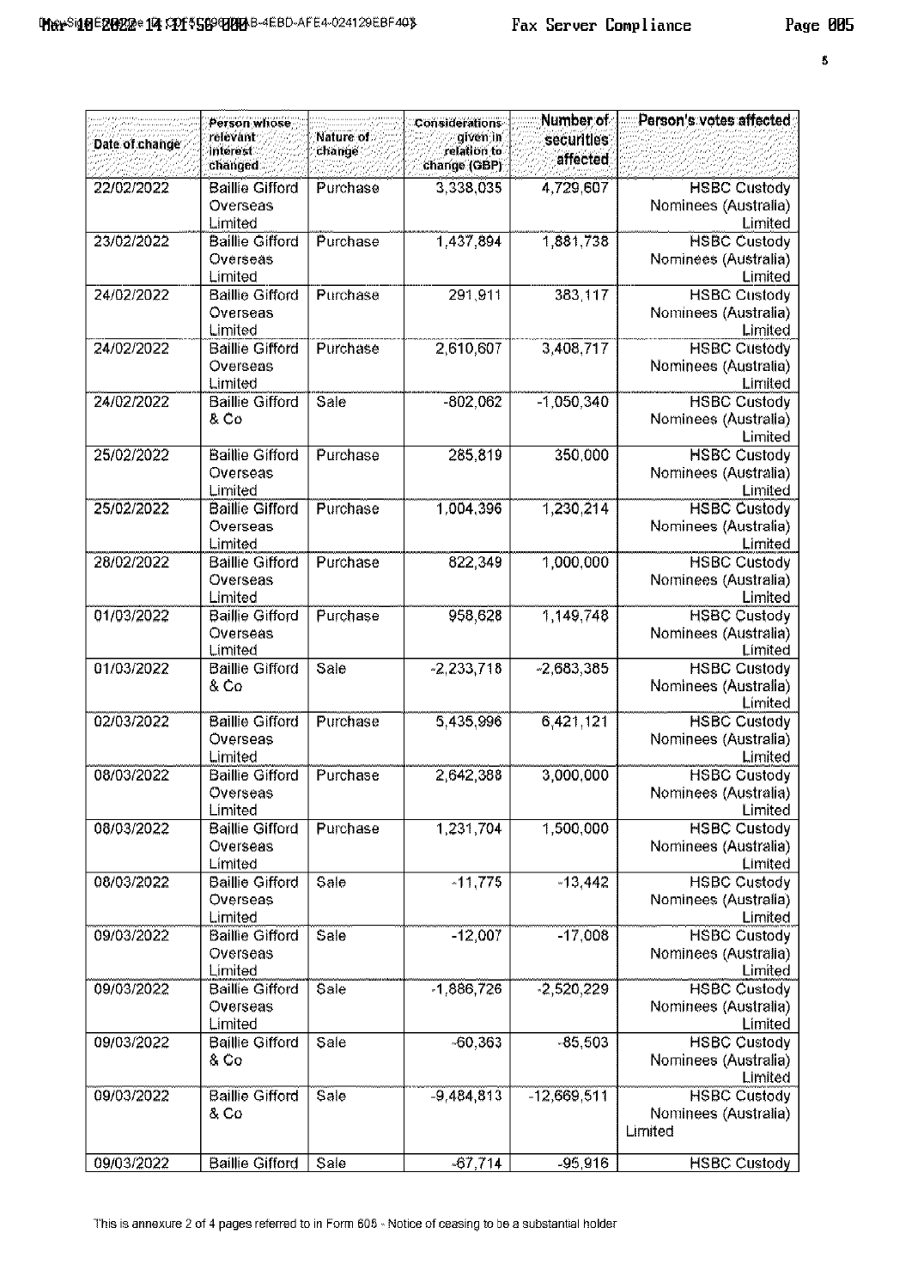|                | Person whose                                  |                     | Considerations                           | Number of              | Person's votes affected                                |
|----------------|-----------------------------------------------|---------------------|------------------------------------------|------------------------|--------------------------------------------------------|
| Date of change | relevant<br><b>interest</b><br>changed        | Nature of<br>change | ≍qiven∃n′<br>relation to<br>change (GBP) | securities<br>affected |                                                        |
|                | Overseas<br>Limited                           |                     |                                          |                        | Nominees (Australia)<br>Limited                        |
| 09/03/2022     | <b>Baillie Gifford</b><br>Overseas<br>Limited | Sale                | $-10,639,934$                            | $-14,212,484$          | <b>HSBC Custody</b><br>Nominees (Australia)<br>Limited |
| 09/03/2022     | <b>Baillie Gifford</b><br>Overseas<br>Limited | Sale                | $-447$                                   | $-633$                 | <b>HSBC Custody</b><br>Nominees (Australia)<br>Limited |
| 09/03/2022     | <b>Baillie Gifford</b><br>Overseas<br>Limited | Sale                | $-70,269$                                | $-93,863$              | <b>HSBC Custody</b><br>Nominees (Australia)<br>Limited |
| 09/03/2022     | <b>Baillie Gifford</b><br>Overseas<br>Limited | Sale                | $-11.235$                                | $-15,914$              | JP Morgan Nominees<br>Australia Ltd                    |
| 09/03/2022     | <b>Baillie Gifford</b><br>Overseas<br>Limited | Sale                | -1 765,336                               | $-2,358,079$           | JP Morgan Nominees<br>Australia Ltd                    |
| 09/03/2022     | <b>Baillie Gifford</b><br>Overseas<br>Limited | Sale                | $-544$                                   | $-770$                 | <b>JP Morgan Nominees</b><br>Australia Ltd             |
| 09/03/2022     | <b>Baillie Gifford</b><br>Overseas<br>Limited | Sale                | $-85,388$                                | $-114,059$             | <b>JP Morgan Nominees</b><br>Australia Ltd             |
| 09/03/2022     | <b>Baillie Gifford</b><br>Overseas<br>Limited | Sale                | $-27.955$                                | $-39,597$              | <b>HSBC Custody</b><br>Nominees (Australia)<br>Limited |
| 09/03/2022     | <b>Baillie Gifford</b><br>Overseas<br>Limited | Sale                | $-4,392,409$                             | $-5,867,240$           | <b>HSBC Custody</b><br>Nominees (Australia)<br>Limited |
| 09/03/2022     | <b>Baillie Gifford</b><br>Overseas<br>Limited | Sale                | $-62,597$                                | $-88,667$              | <b>HSBC Custody</b><br>Nominees (Australia)<br>Limited |
| 09/03/2022     | <b>Baillie Gifford</b><br>Overseas<br>Limited | Sale                | -9.835,635                               | $-13,138,128$          | <b>HSBC Custody</b><br>Nominees (Australia)<br>Limited |
| 09/03/2022     | <b>Baillie Gifford</b><br>8 Co                | Sale                | $-261.517$                               | $-370,433$             | <b>HSBC Custody</b><br>Nominees (Australia)<br>Limited |
| 09/03/2022     | <b>Baillie Gifford</b><br>8 Co                | Sale                | $-41,091,828$                            | $-54,889,153$          | <b>HSBC Custody</b><br>Nominees (Australia)<br>Limited |
| 09/03/2022     | <b>Baillie Gifford</b><br>Overseas<br>Limited | Sale                | $-3,302$                                 | $-4,677$               | <b>HSBC Custody</b><br>Nominees (Australia)<br>Limited |